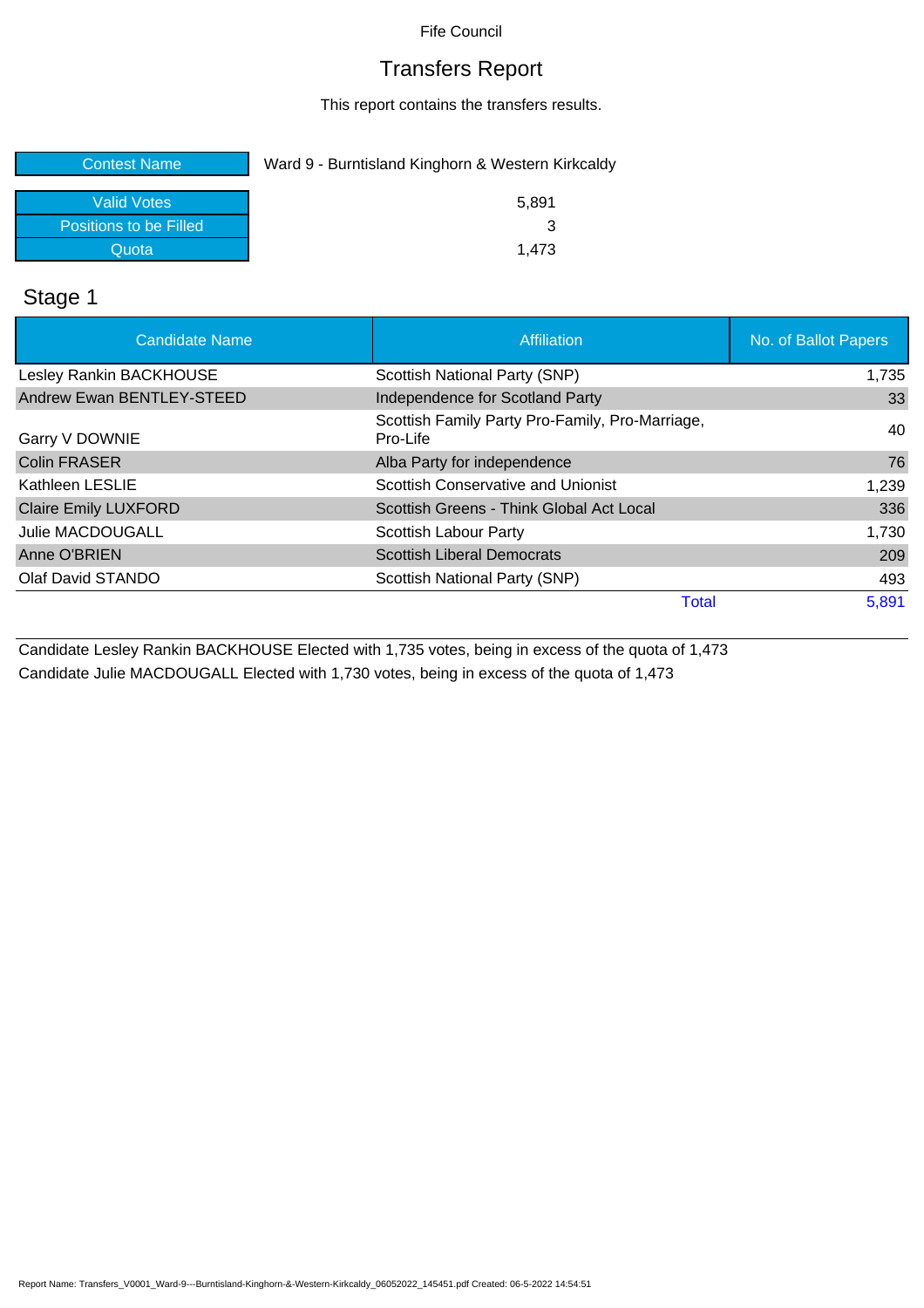## Transfers Report

This report contains the transfers results.

## Stage 2 - Surplus of Lesley Rankin BACKHOUSE 262.00000

| Action                                  | No. of Ballot<br>Papers | <b>Transfer Value</b> | <b>Votes Transferred</b> |
|-----------------------------------------|-------------------------|-----------------------|--------------------------|
| Transfer to Andrew Ewan BENTLEY-STEED   | 49                      | 0.15100               | 7.39900                  |
| <b>Transfer to Colin FRASER</b>         | 42                      | 0.15100               | 6.34200                  |
| <b>Transfer to Kathleen LESLIE</b>      | 43                      | 0.15100               | 6.49300                  |
| <b>Transfer to Claire Emily LUXFORD</b> | 231                     | 0.15100               | 34.88100                 |
| Transfer to Anne O'BRIEN                | 40                      | 0.15100               | 6.04000                  |
| <b>Transfer to Olaf David STANDO</b>    | 1,223                   | 0.15100               | 184.67300                |
| No further preference                   | 102                     | 0.15100               | 15.40200                 |
| Not transferred due to rounding         |                         |                       | 0.01500                  |
|                                         | <b>Total</b>            |                       | 262,00000                |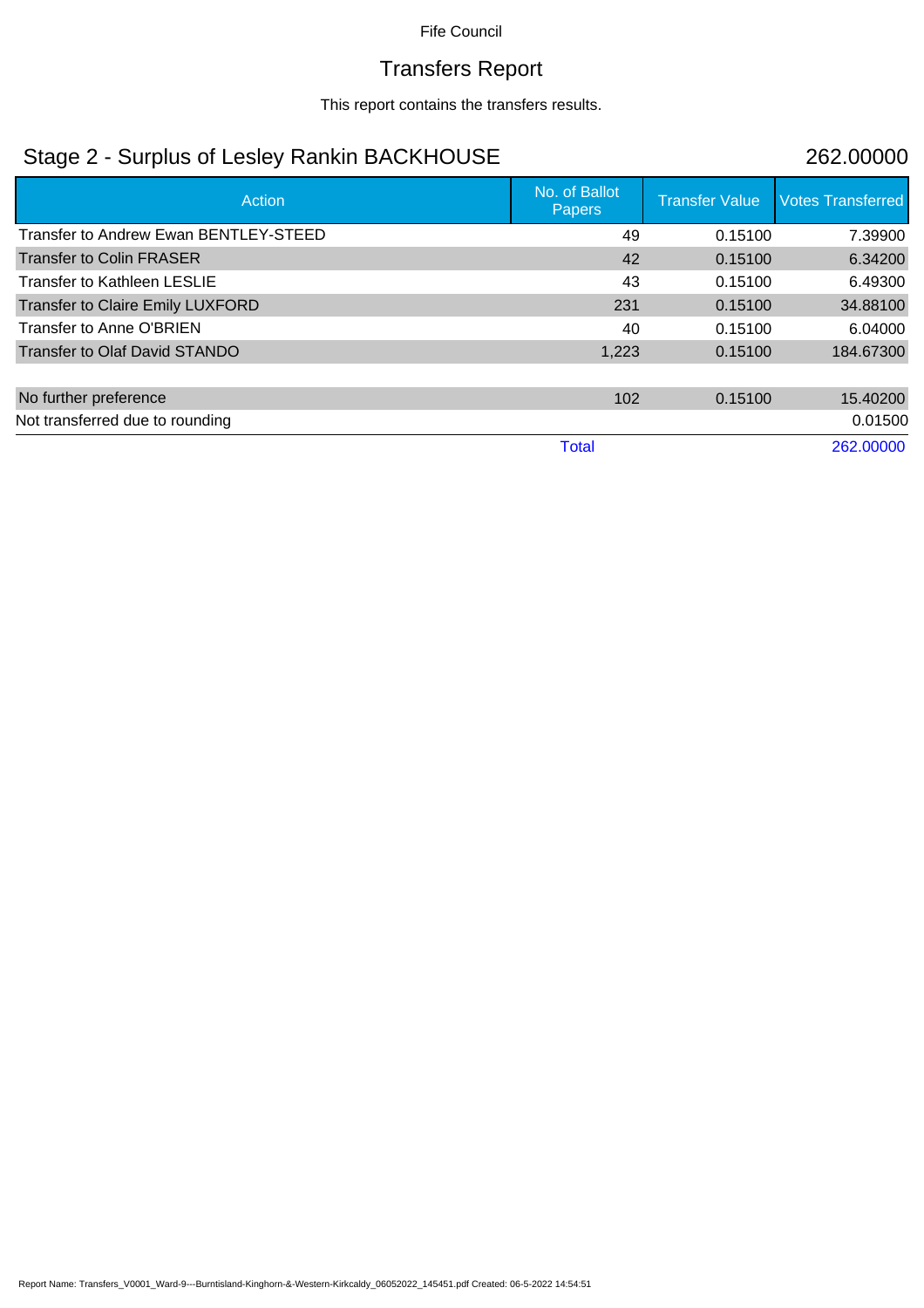# Transfers Report

This report contains the transfers results.

## Stage 3 - Surplus of Julie MACDOUGALL 257.00000

| Action                                  | No. of Ballot<br><b>Papers</b> | <b>Transfer Value</b> | <b>Votes Transferred</b> |
|-----------------------------------------|--------------------------------|-----------------------|--------------------------|
| Transfer to Andrew Ewan BENTLEY-STEED   | 14                             | 0.14855               | 2.07970                  |
| Transfer to Garry V DOWNIE              | 33                             | 0.14855               | 4.90215                  |
| <b>Transfer to Colin FRASER</b>         | 22                             | 0.14855               | 3.26810                  |
| <b>Transfer to Kathleen LESLIE</b>      | 342                            | 0.14855               | 50.80410                 |
| <b>Transfer to Claire Emily LUXFORD</b> | 186                            | 0.14855               | 27.63030                 |
| Transfer to Anne O'BRIEN                | 529                            | 0.14855               | 78.58295                 |
| Transfer to Olaf David STANDO           | 106                            | 0.14855               | 15.74630                 |
|                                         |                                |                       |                          |
| No further preference                   | 498                            | 0.14855               | 73.97790                 |
| Not transferred due to rounding         |                                |                       | 0.00850                  |
|                                         | <b>Total</b>                   |                       | 257.00000                |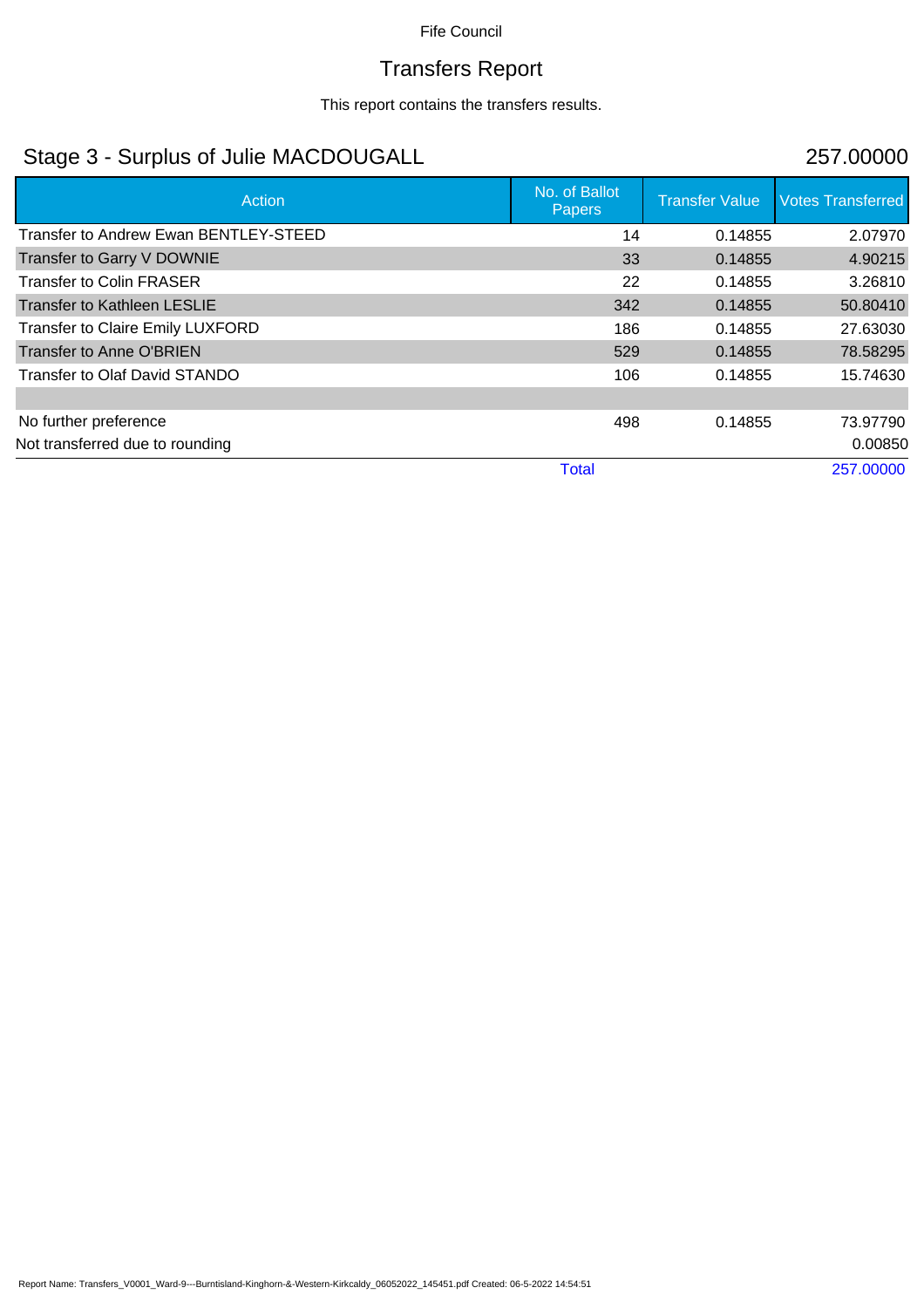### Transfers Report

This report contains the transfers results.

## Stage 4 - Exclusion of Andrew Ewan BENTLEY-STEED 42.47870

| <b>Action</b>                           | No. of Ballot<br>Papers | <b>Transfer Value</b> | <b>Votes Transferred</b> |
|-----------------------------------------|-------------------------|-----------------------|--------------------------|
| Transfer to Garry V DOWNIE              | 3                       | 1.00000               | 3.00000                  |
| <b>Transfer to Colin FRASER</b>         | 10                      | 1.00000               | 10.00000                 |
| <b>Transfer to Kathleen LESLIE</b>      | 1                       | 1.00000               | 1.00000                  |
| <b>Transfer to Claire Emily LUXFORD</b> | 10                      | 1.00000               | 10.00000                 |
| <b>Transfer to Anne O'BRIEN</b>         | 1                       | 1.00000               | 1.00000                  |
| <b>Transfer to Olaf David STANDO</b>    | 3                       | 1.00000               | 3.00000                  |
| Transfer to Garry V DOWNIE              | 6                       | 0.15100               | 0.90600                  |
| <b>Transfer to Colin FRASER</b>         | 8                       | 0.15100               | 1.20800                  |
| <b>Transfer to Kathleen LESLIE</b>      | 1                       | 0.15100               | 0.15100                  |
| <b>Transfer to Claire Emily LUXFORD</b> | 5                       | 0.15100               | 0.75500                  |
| <b>Transfer to Anne O'BRIEN</b>         | 3                       | 0.15100               | 0.45300                  |
| <b>Transfer to Olaf David STANDO</b>    | 17                      | 0.15100               | 2.56700                  |
| Transfer to Garry V DOWNIE              | 1                       | 0.14855               | 0.14855                  |
| <b>Transfer to Colin FRASER</b>         | $\mathbf{1}$            | 0.14855               | 0.14855                  |
| <b>Transfer to Claire Emily LUXFORD</b> | 1                       | 0.14855               | 0.14855                  |
| <b>Transfer to Anne O'BRIEN</b>         | $\overline{2}$          | 0.14855               | 0.29710                  |
| Transfer to Olaf David STANDO           | 2                       | 0.14855               | 0.29710                  |
|                                         |                         |                       |                          |
| No further preference                   | 5                       | 1.00000               | 5.00000                  |
| No further preference                   | 9                       | 0.15100               | 1.35900                  |
| No further preference                   | 7                       | 0.14855               | 1.03985                  |
| Not transferred due to rounding         |                         |                       | 0.00000                  |
|                                         | <b>Total</b>            |                       | 42.47870                 |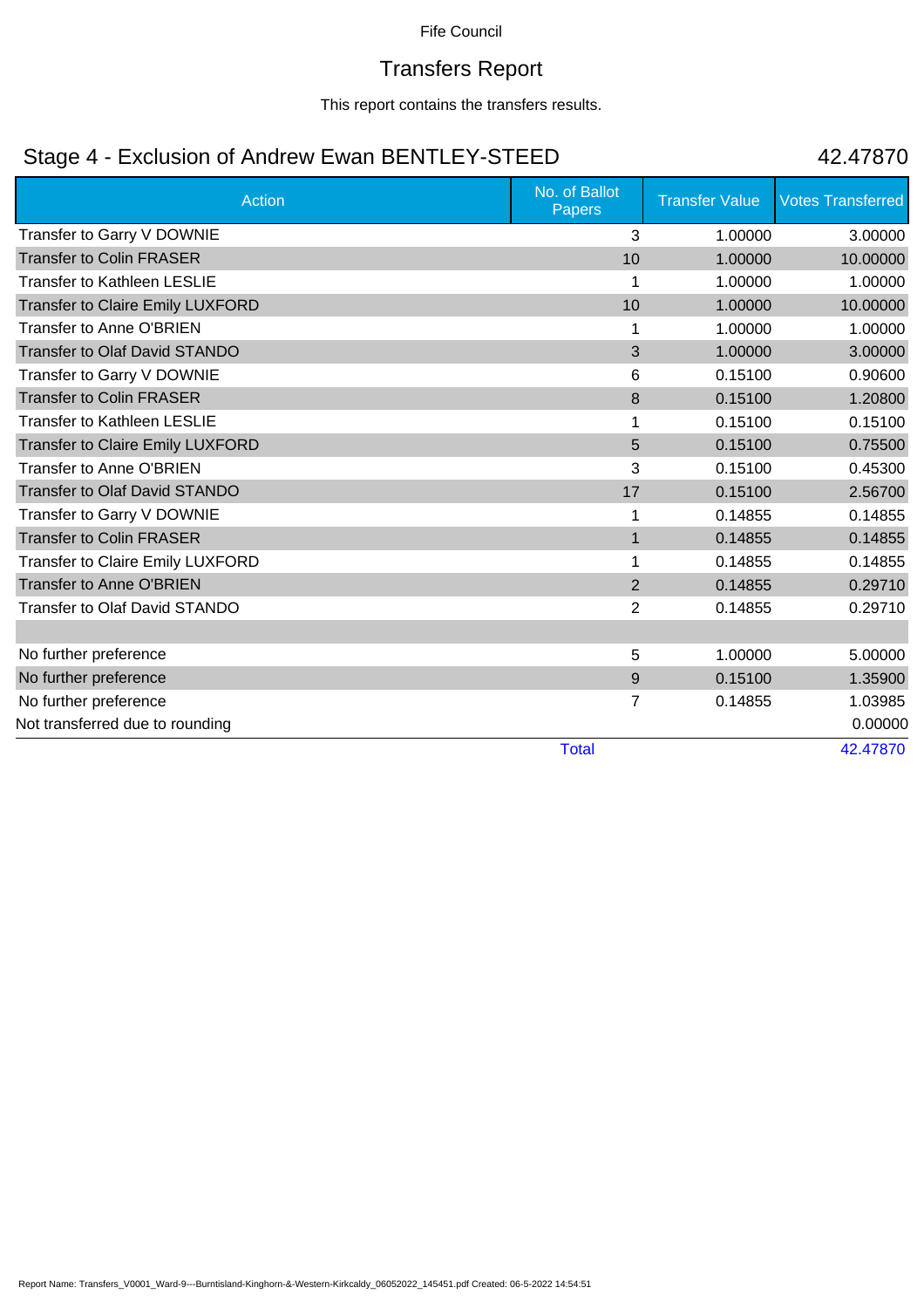# Transfers Report

This report contains the transfers results.

## Stage 5 - Exclusion of Garry V DOWNIE 49.71170

| <b>Action</b>                           | No. of Ballot<br>Papers | <b>Transfer Value</b> | <b>Votes Transferred</b> |
|-----------------------------------------|-------------------------|-----------------------|--------------------------|
| <b>Transfer to Colin FRASER</b>         | 5                       | 1.00000               | 5.00000                  |
| <b>Transfer to Kathleen LESLIE</b>      | 21                      | 1.00000               | 21.00000                 |
| <b>Transfer to Claire Emily LUXFORD</b> | 2                       | 1.00000               | 2.00000                  |
| <b>Transfer to Anne O'BRIEN</b>         | 5                       | 1.00000               | 5.00000                  |
| <b>Transfer to Olaf David STANDO</b>    |                         | 1.00000               | 1.00000                  |
| <b>Transfer to Colin FRASER</b>         | 3                       | 0.15100               | 0.45300                  |
| <b>Transfer to Claire Emily LUXFORD</b> |                         | 0.15100               | 0.15100                  |
| <b>Transfer to Anne O'BRIEN</b>         | 1                       | 0.15100               | 0.15100                  |
| <b>Transfer to Colin FRASER</b>         | 3                       | 0.14855               | 0.44565                  |
| <b>Transfer to Kathleen LESLIE</b>      | 5                       | 0.14855               | 0.74275                  |
| <b>Transfer to Claire Emily LUXFORD</b> | 4                       | 0.14855               | 0.59420                  |
| Transfer to Anne O'BRIEN                | $\overline{4}$          | 0.14855               | 0.59420                  |
| <b>Transfer to Olaf David STANDO</b>    | 1                       | 0.14855               | 0.14855                  |
|                                         |                         |                       |                          |
| No further preference                   | 9                       | 1.00000               | 9.00000                  |
| No further preference                   | 6                       | 0.15100               | 0.90600                  |
| No further preference                   | 17                      | 0.14855               | 2.52535                  |
| Not transferred due to rounding         |                         |                       | 0.00000                  |
|                                         | <b>Total</b>            |                       | 49.71170                 |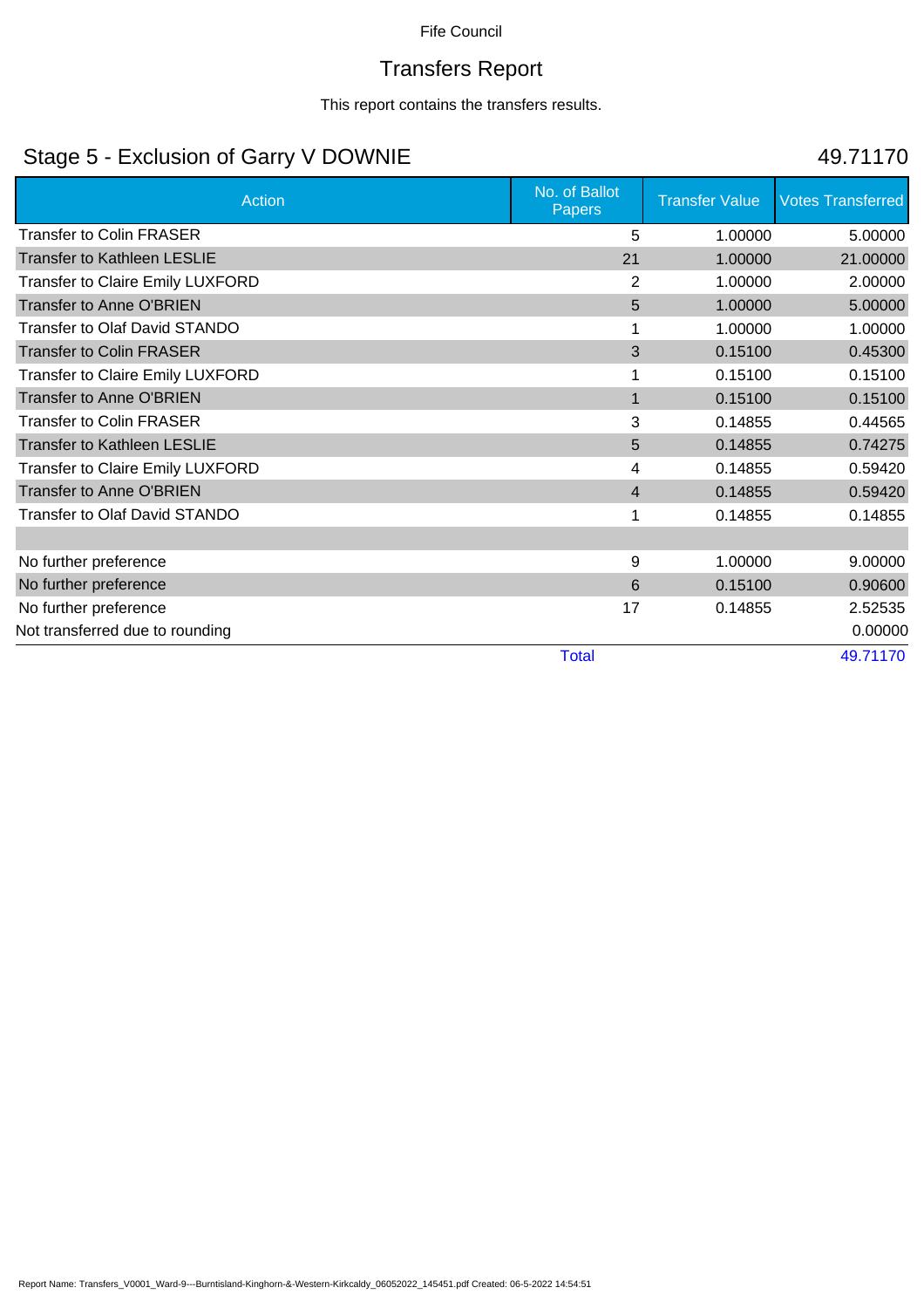# Transfers Report

This report contains the transfers results.

## Stage 6 - Exclusion of Colin FRASER 102.86530

| No. of Ballot<br><b>Papers</b> | <b>Transfer Value</b> | <b>Votes Transferred</b>      |
|--------------------------------|-----------------------|-------------------------------|
| 7                              | 1.00000               | 7.00000                       |
| 13                             | 1.00000               | 13.00000                      |
| 7                              | 1.00000               | 7.00000                       |
| 39                             |                       | 39.00000                      |
| 2                              |                       | 0.30200                       |
| 11                             | 0.15100               | 1.66100                       |
|                                | 0.15100               | 0.15100                       |
| 18                             |                       | 2.71800                       |
|                                | 0.14855               | 0.14855                       |
| $\overline{4}$                 | 0.14855               | 0.59420                       |
| 5                              | 0.14855               | 0.74275                       |
| 5                              | 0.14855               | 0.74275                       |
|                                |                       |                               |
| 25                             | 1.00000               | 25.00000                      |
| 21                             | 0.15100               | 3.17100                       |
| 11                             | 0.14855               | 1.63405                       |
|                                |                       | 0.00000                       |
| <b>Total</b>                   |                       | 102.86530                     |
|                                |                       | 1.00000<br>0.15100<br>0.15100 |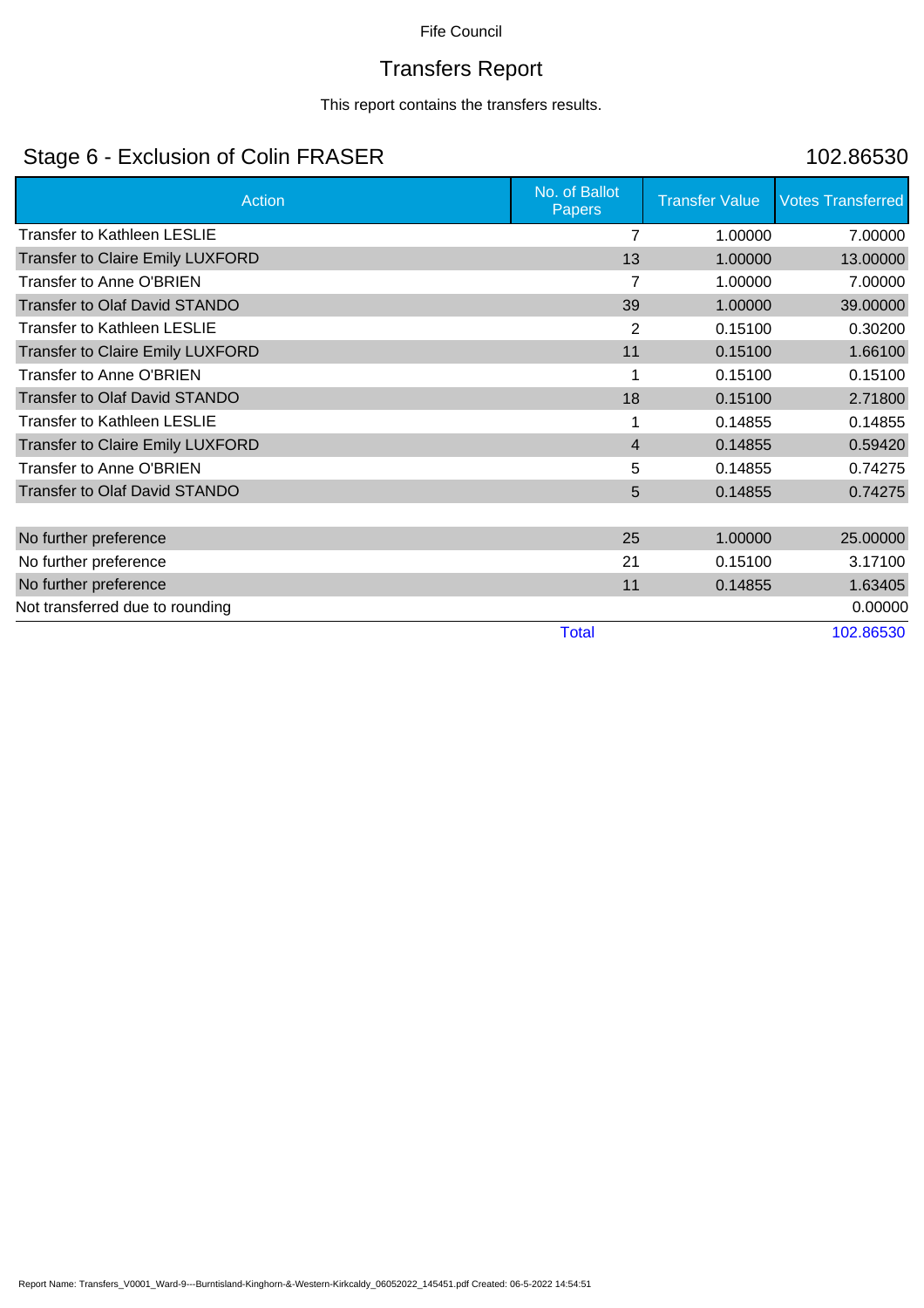# Transfers Report

This report contains the transfers results.

## Stage 7 - Exclusion of Anne O'BRIEN 309.01200

| Action                                  | No. of Ballot<br>Papers | <b>Transfer Value</b> | <b>Votes Transferred</b> |
|-----------------------------------------|-------------------------|-----------------------|--------------------------|
| Transfer to Kathleen LESLIE             | 66                      | 1.00000               | 66.00000                 |
| <b>Transfer to Claire Emily LUXFORD</b> | 50                      | 1.00000               | 50.00000                 |
| <b>Transfer to Olaf David STANDO</b>    | 23                      | 1.00000               | 23.00000                 |
| <b>Transfer to Kathleen LESLIE</b>      | 2                       | 0.15100               | 0.30200                  |
| <b>Transfer to Claire Emily LUXFORD</b> | 4                       | 0.15100               | 0.60400                  |
| <b>Transfer to Olaf David STANDO</b>    | 17                      | 0.15100               | 2.56700                  |
| Transfer to Kathleen LESLIE             | 161                     | 0.14855               | 23.91655                 |
| <b>Transfer to Claire Emily LUXFORD</b> | 131                     | 0.14855               | 19.46005                 |
| Transfer to Olaf David STANDO           | 22                      | 0.14855               | 3.26810                  |
|                                         |                         |                       |                          |
| No further preference                   | 83                      | 1.00000               | 83.00000                 |
| No further preference                   | 22                      | 0.15100               | 3.32200                  |
| No further preference                   | 226                     | 0.14855               | 33.57230                 |
| Not transferred due to rounding         |                         |                       | 0.00000                  |
|                                         | <b>Total</b>            |                       | 309.01200                |

### Report Name: Transfers\_V0001\_Ward-9---Burntisland-Kinghorn-&-Western-Kirkcaldy\_06052022\_145451.pdf Created: 06-5-2022 14:54:51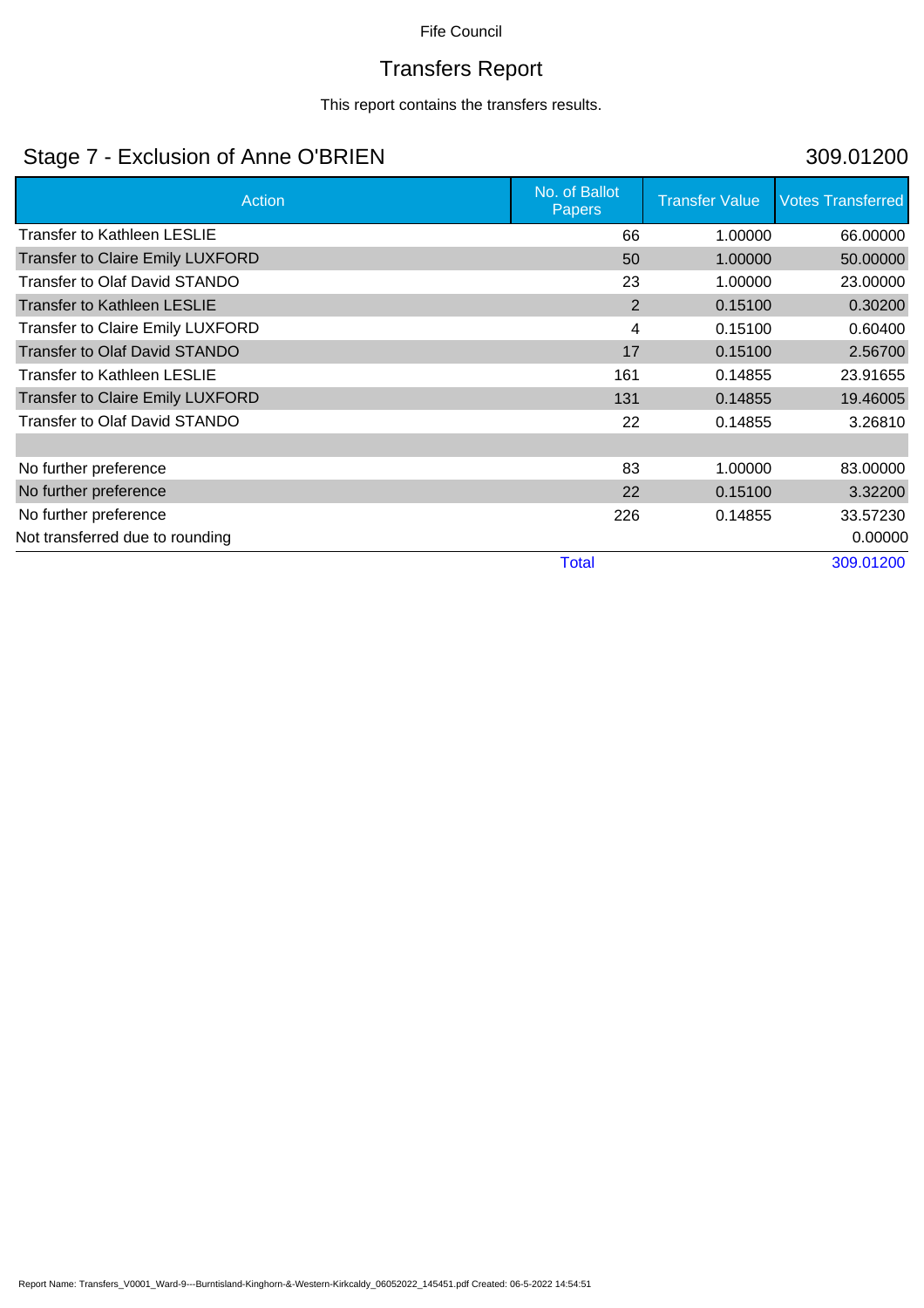### Transfers Report

This report contains the transfers results.

## Stage 8 - Exclusion of Claire Emily LUXFORD 497.47930

| Action                               | No. of Ballot<br><b>Papers</b> | <b>Transfer Value</b> | <b>Votes Transferred</b> |
|--------------------------------------|--------------------------------|-----------------------|--------------------------|
| Transfer to Kathleen LESLIE          | 21                             | 1.00000               | 21.00000                 |
| <b>Transfer to Olaf David STANDO</b> | 217                            | 1.00000               | 217.00000                |
| Transfer to Kathleen LESLIE          | 3                              | 0.15100               | 0.45300                  |
| Transfer to Olaf David STANDO        | 148                            | 0.15100               | 22.34800                 |
| Transfer to Kathleen LESLIE          | 29                             | 0.14855               | 4.30795                  |
| <b>Transfer to Olaf David STANDO</b> | 48                             | 0.14855               | 7.13040                  |
|                                      |                                |                       |                          |
| No further preference                | 173                            | 1.00000               | 173.00000                |
| No further preference                | 101                            | 0.15100               | 15.25100                 |
| No further preference                | 249                            | 0.14855               | 36.98895                 |
| Not transferred due to rounding      |                                |                       | 0.00000                  |
|                                      | <b>Total</b>                   |                       | 497.47930                |